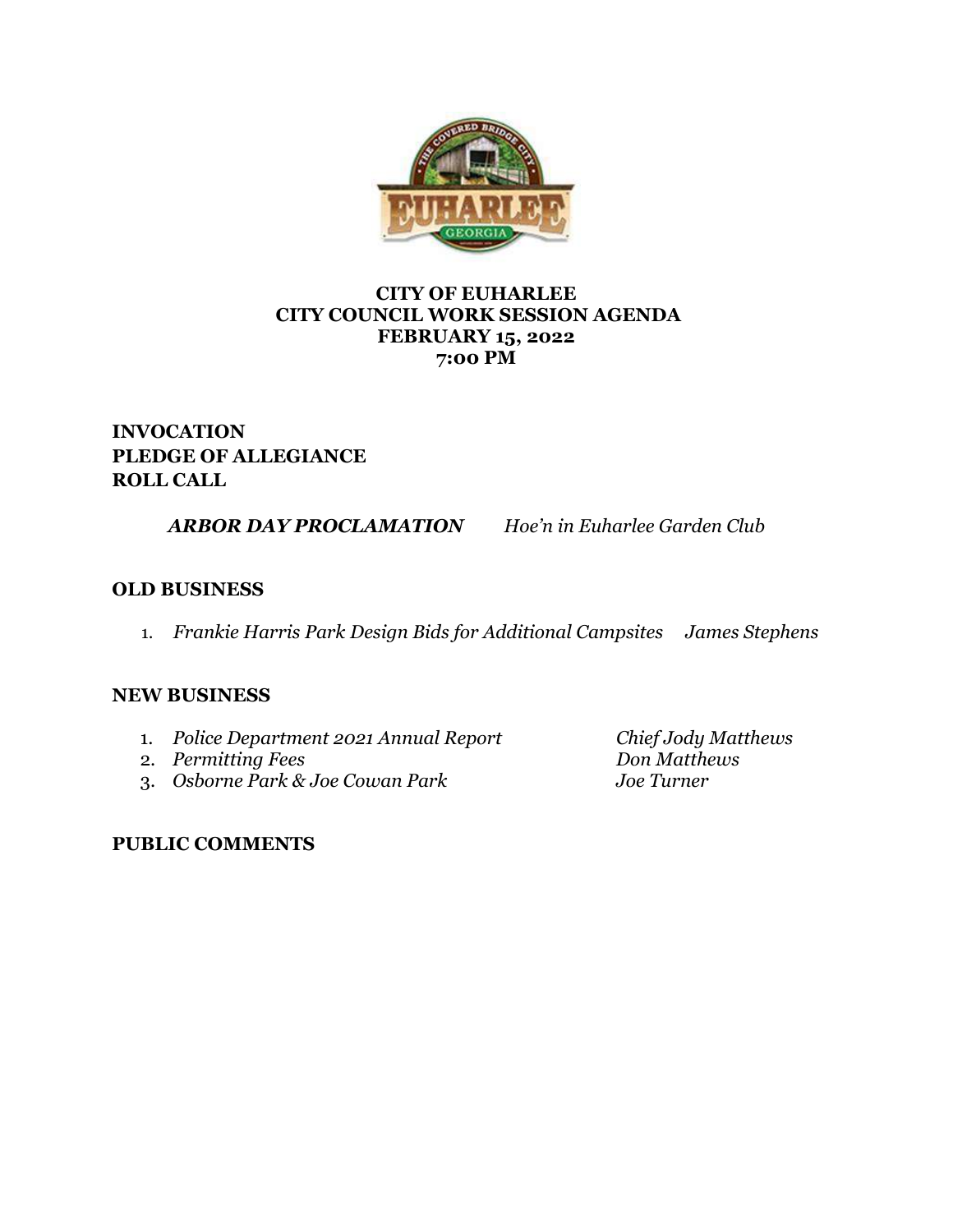#### **CITY OF EUHARLEE CITY COUNCIL WORK SESSION MINUTES FEBRUARY 15, 2022**

Mayor Craig Guyton called the meeting to order, led prayer, and followed with the Pledge of Allegiance.

The following were present, Mayor Craig Guyton, Council Members Tim Abbott, Greg Free, David Duncan, Joe Turner, and City Manager James Stephens.

#### *Arbor Day Proclamation*

Mayor Craig Guyton read the proclamation designating February 16, 2022 as Arbor Day in the city of Euharlee. The proclamation was presented to the Hoe'n in Euharlee Garden Club members that were present. In return, the members presented a tree to plant to the Mayor, Council and City Manager. Council Member David Duncan motioned to accept the proclamation. Council Member Tim Abbott seconded the motion. The motion was carried with all voting in favor.

#### *Recognition*

Mayor Craig Guyton recognized the Cartersville Bartow County Chamber of the year volunteer, Council Member Tim Abbott. He congratulated Council Member Abbott, and said he brought great pride to the whole city.

#### *Frankie Harris Park Design Bids for Additional Campsites – James Stephens*

City Manager, James Stephens, stated there were no responses for the pre-bid advertisement for the additional campsites at Frankie Harris Park. The job will be posted again in the local organ, on the city website, and on a statewide website. He heard from some local engineering firms that missed the first advertisement, and stated they were interest in the project. The pre-bid meeting will be held February 24, 2022 at 10:00 am. The bids are to be received by March 15, 2022 by 7:00 pm, and will be opened that evening at the work session.

#### *Euharlee Police Department 2021 Annual Report – Chief Jody Matthews*

Chief of Police, Jody Matthews presented a copy and discussed the 2021 annual report that included the following:

- Statistics for 2020 & 2021 for service calls, incident reports, accident reports, arrest reports, traffic stops and citations/warnings.
- Employed (9) full-time sworn officers, (6) part-time sworn officers and (1) non-sworn civilian position.
- POST Training Officers received 1972 hours, and the department employs (3) POST certified instructors. Occasional adjunct instructors for the North Central GA Law Enforcement Academy.
- Citizen Police Academy was held in 2021.
- Networking with state and local agencies which includes sixteen regional enforcement networks servicing all 159 counties in Georgia.
- Provided graphs which included increased percentages for 2021 in the areas of residential and business patrolling by 15% and 19% respectively, calls for service 16%, reports written 29%, citations 37%, arrests 55%, and self-initiated field activity by 43%.

Council Member Tim Abbott said, great job. He wanted to know how they measured self-initiated field work. Chief Matthews said, traffic stops, finding suspicious vehicles, and anything they dispatched themselves. They keep a daily record, and also the dispatched calls maintained. He said the same is true for residential and business patrolling. Council Member Abbott stated it is all interesting to him, and he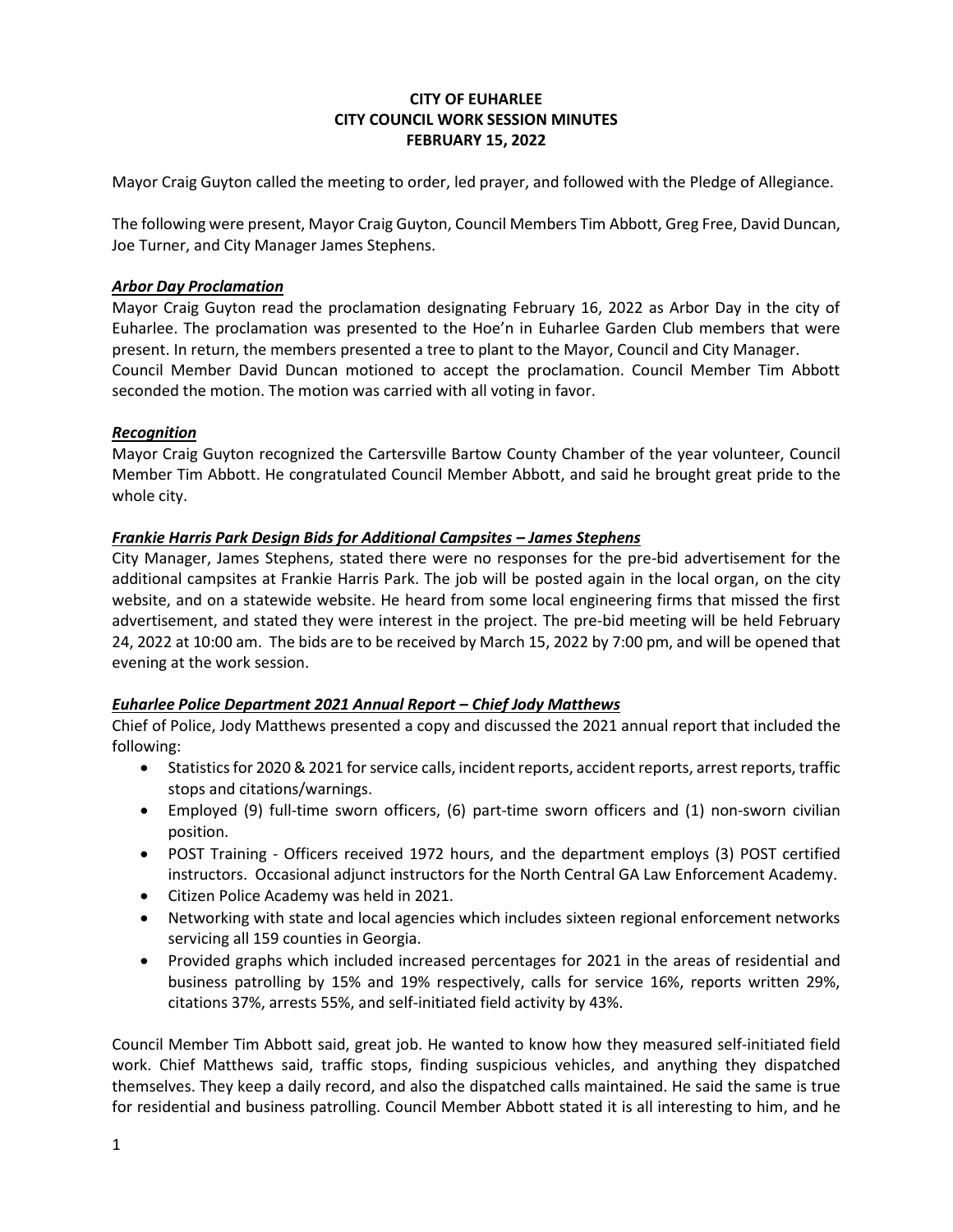has a high regard for the Chief and the officers. He also asked what contributes the increases. Chief Matthews stated more people were home and COVID-19 played a big part of that, as well as, a small increase in population that did not include Westminster.

City Manager, James Stephens shared during the interviews for the Police Chief, the 333 Program differentiated Chief Matthews, and enhanced his interest to hire him as Chief. He has followed through and implemented at the city of Euharlee.

Council Member Greg Free asked about the Citizen Academy class. Chief Matthews said it was the 2<sup>nd</sup> class, and they had a really good turnout that graduated 12 citizens. He stated Council Member David Duncan was part of the first class and probably could have taught half of it, but he sat in with his wife. He encouraged them to join.

Council Member David Duncan asked if he thought the citation numbers would increase with the school cameras. Chief Matthews said the project was not included in the 2021 statistics.

Chief Matthews also included a summary for the True-Blue School Zone Safety Program, Phases 1- 4 which showed a 98% decrease in vehicle speeding.

Mayor Guyton said for Chief Matthews to share with his officers, a big thank you from the city council.

#### *Permitting Fees – Don Matthews*

Code Enforcement Officer, Don Matthews provided the council with a detailed spreadsheet that included permitting rates for the city of Euharlee, and neighboring cities. He and Ashley Bailey, Assistant City Clerk, contacted Adairsville, Cartersville, Emerson, and Bartow County to compare the local permitting rates. They determined the city was behind on permits. The current rates charged by the city were less than the average rates for other city permits. The proposed change, by square footage for city of Euharlee is \$.28, and the surrounding cities were \$.35 and \$.31 per square foot. The city also contracts with a local inspector, so the city is not making a lot of money.

Council Member Tim Abbott wanted to know what it would take to get caught up.

City Manager, James Stephens explained, Mr. Matthews was referring to the rates they charge for fees. The inspector is a contracted employee. They do not have a large backlog, but a healthy volume. The inspector they call is Mike Cheeks which is a contracted employee. It works but with the current fees the city is charging, they are not making a lot of money. The city is making less, and also pays him as a contractor. With a recommendation to go up \$.28, they can pay the current inspector plus put the city in line with other areas. The city is currently the lowest jurisdiction, and would not lose houses because of an increase to \$.31.

Mayor Craig Guyton said they are currently proposing \$.28 unless it is the councils' pleasure to increase to \$.31 to match the lowest of other municipalities.

Council Member Joe Turner stated his opinion. When they make a change like that, he would rather do a little bit at one time, and in a couple more years catch up, instead of increases to the top at one time. City Manager stated due to Council Member Turner's style, that is one reason Mr. Matthews presented \$.28.

Council Member Greg Free stated so on the building permit part is where the \$.28 comes in, and for all other not charging anything. Mr. Stephens stated it puts it on a consistent basis from the way it is currently calculated and streamline the calculation. They would be able to pay the building inspector, and leave a little in the general fund.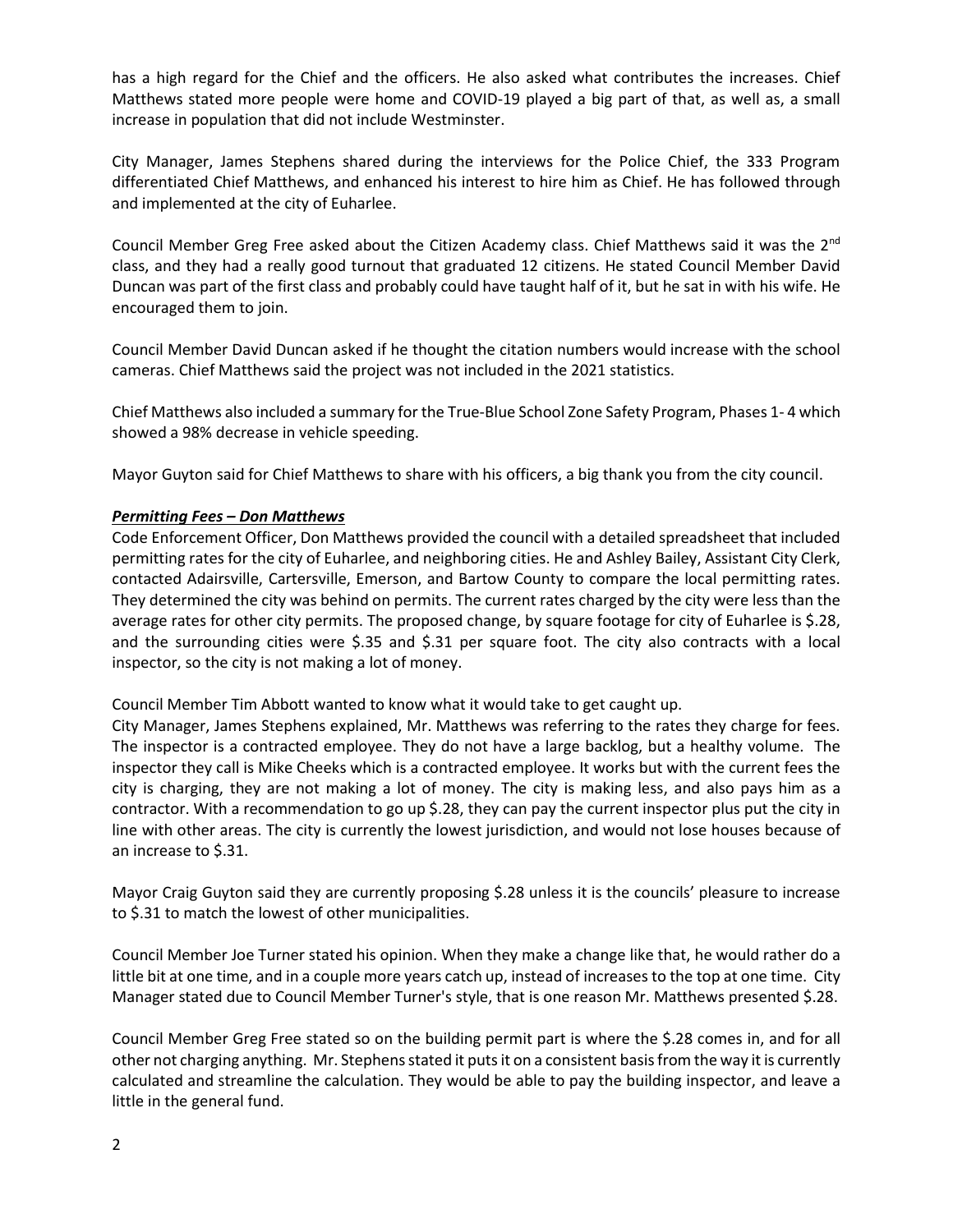Council Member Free asked how do they monitor individuals needing permits. Is it done on the honor system or does someone monitor? Mr. Stephens stated that is why Mr. Matthews, Code Enforcement Officer is presenting; with him doing his routine checks and then he cross references with Clerk Bailey. However, it is basically on the honor system, but having Mr. Matthews they are doing good.

After discussion, Mayor Guyton stated the current rate posted is \$.28. Council Member Duncan and Abbott are interested in going to \$.31 which makes the city more in line. It will be brought before council at the next council meeting.

#### *Osborne Park & Joe Cowan Park – Joe Turner*

Council Member Joe Turner stated he would like to include Frankie Harris Park in the discussion as well. He stated the council, former Mayor, and City Manager James Stephens agreed on 11 campsites and to give it time to see how it worked. He still thinks that is what they should do. Apparently, others think they should go ahead and include 12 to 15 additional sites.

As far as Osborne Park, he shared playground equipment pictures at a previous meeting and everybody said it looks great and let's do that. He stated, there is no secret about how he feels. He didn't know if they wanted to move forward and interested in purchasing that piece of playground equipment or if they wanted to wait on the whole diagram. They all know the restrooms need repairs, and they can do them. They are smart enough to make the decisions. He stated, they had a project manager at Joe Cowan Park, and every month there was a change order, charging the city a lot of money. Therefore, he didn't think they needed a project manager who is going to get the contractor to do the work, and 15% to 25% going to the project manager for hiring the contractor.

The tennis and basketball courts at Joe Cowan Park, in the evenings you usually see 5 or 6 boys on one end of the court, and a couple of ladies playing tennis. He stated when the tennis courts were in good shape at Osborne Park, there was always someone playing, and kids playing on the playground. He thinks it is a mistake to take it away. It is a family park with parents and children doing things together.

City Manager James Stephens asked Council Member Turner if he would like to see tennis courts incorporated in the future of Osborne Park. He would like to see the tennis courts replaced, and vote to put playground equipment at Osborne Park. He does not believe they need someone else to tell them how to do it.

Council Member Greg Free said he agreed the playground is important, but he thinks they need to plan properly. He agreed they do need a playground, and the one at Osborne should have been gone 30 years ago and has out lived its' day. You don't want to put playground equipment in, and then have to come back and remove it to re-design to make it a better family atmosphere. Just like a house, you start with the foundation. They will need to figure out what that plan looks like. They had a discussion about the different amenities they would like to see in Osborne Park. They need to agree what the amenities will be and that is where they will need to start.

Council Member David Duncan shared that the merry-go-round at Osborne Park needs to be removed and replaced and the tennis courts repaired. He would not like for the upgrades to done all at one time at Osborne Park. He patrolled for over 14 years, and watched the parents play tennis, while the kids played at the playground.

Council Member Joe Turner stated that he also thinks there should be playground equipment near the soccer field at Joe Cowan Park.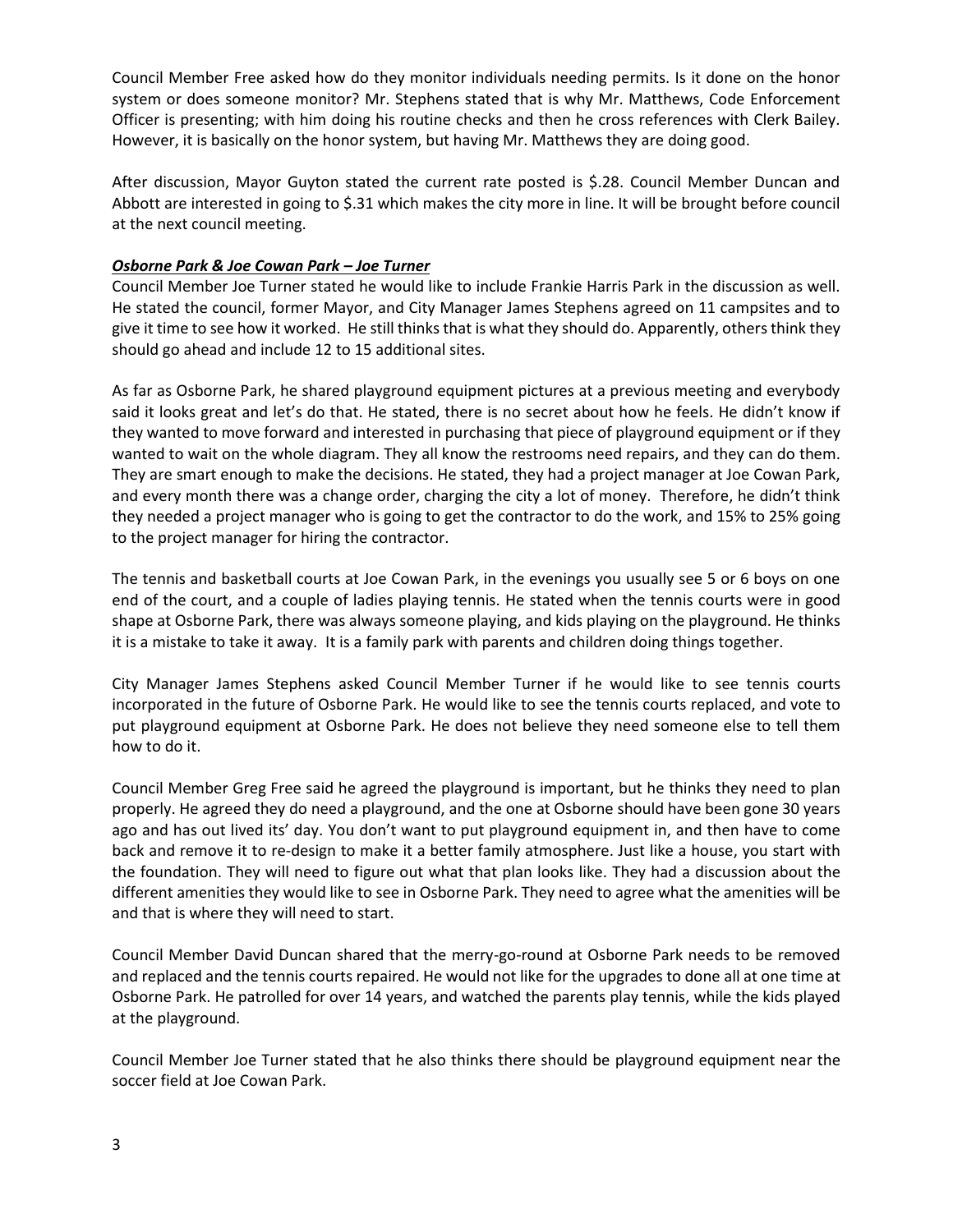Mayor Craig Guyton asked Mr. Stephens what it would take to replace the merry-go-round, and from an insurance purpose how would they go about replacing it. Mr. Stephens said from an insurance purpose, as soon as possible or either remove it, whether they replace it or not. They do have new designs that are similar with the same activity, but structured differently.

Mayor Guyton said to Council Member Duncan he was right when he patrolled, because his family was there playing tennis a lot. Since they completed Joe Cowan Park, they play there and the courts are much better. He thinks now they have duplicated services. He has no issue with putting a child friendly playground down by the tennis courts and soccer fields if that is something that is needed. They discussed that when they initially did Joe Cowan Park, and said they would address it later, and now may be later. At Osborne Park, if they go replacing playground equipment without an overall concept of what the full park is going to look like, they may spend \$100,000 of citizens' money on playground equipment and then have to come back to rip it out, and place it in a different spot. In good conscience they can't say that will be the best spot for that playground equipment.

Council Member Turner stated when the discussions about Osborne Park started, he said he did not want to do away with anything, including the ball fields. He said maybe his age or his time spent in Euharlee has something to do with how he felt. Georgia Power built the fields and kids, and church teams used to play on them all the time. Why it had gone away, he doesn't understand.

Mayor Guyton stated all three of the items are duplication of services. If there is a better use of the property, why wouldn't they do it.

Council Member Free stated technology has changed how kids interact with their peers. Before they didn't have anything to do, now they play in their neighborhoods. The world has just changed.

Mr. Stephens stated in the last 10 to 15 years, there has been a development of something called travel ball, and kids and parents take it very seriously. That is the reason you don't see the local kids like they were and didn't think it had anything to do with Osborne Park fields.

Mr. Stephens stated he wasn't sure if the council wanted to invest another \$50,000 on the tennis courts at Osborne Park, and it may or may not happen; or if the council had an interest in conducting another survey. They have accumulated a lot of data, and he said that in respect to Council Member Turner.

Council Member Free stated they built Joe Cowan Park, a sports park for families and did they do it for the right reasons. Euharlee is not big enough for two parks. They need to make the decision now and realize that Osborne Park will always be a family park and is not designed to be a Joe Cowan Park, it is a sports park. He agreed to having a playground closer to the tennis courts and soccer fields at Joe Cowan Park.

Council Member Abbott said thank you to Council Member Turner, it was a great discussion. He thinks it is wise to access all the cost before focusing on the one factor, and should establish the cost they are walking into. He would be afraid of just spending money. They need a plan for it all to come together.

Mayor Guyton stated the nostalgic aspect, he feels the same way as Council Member Turner. But for them to leave the tennis courts, playground, and baseball fields at Osborne Park, less than ½ mile away from Joe Cowan Park, that have better amenities; for the nostalgic sake, they should not have built the current city hall, and continued meeting in the Jolly building for the council meetings. Things move on unfortunately, and based on the discussion before he was re-elected, Osborne Park needs updates that will be very useful for the citizens. It was a good discussion, and there were things to discuss at the next work session.